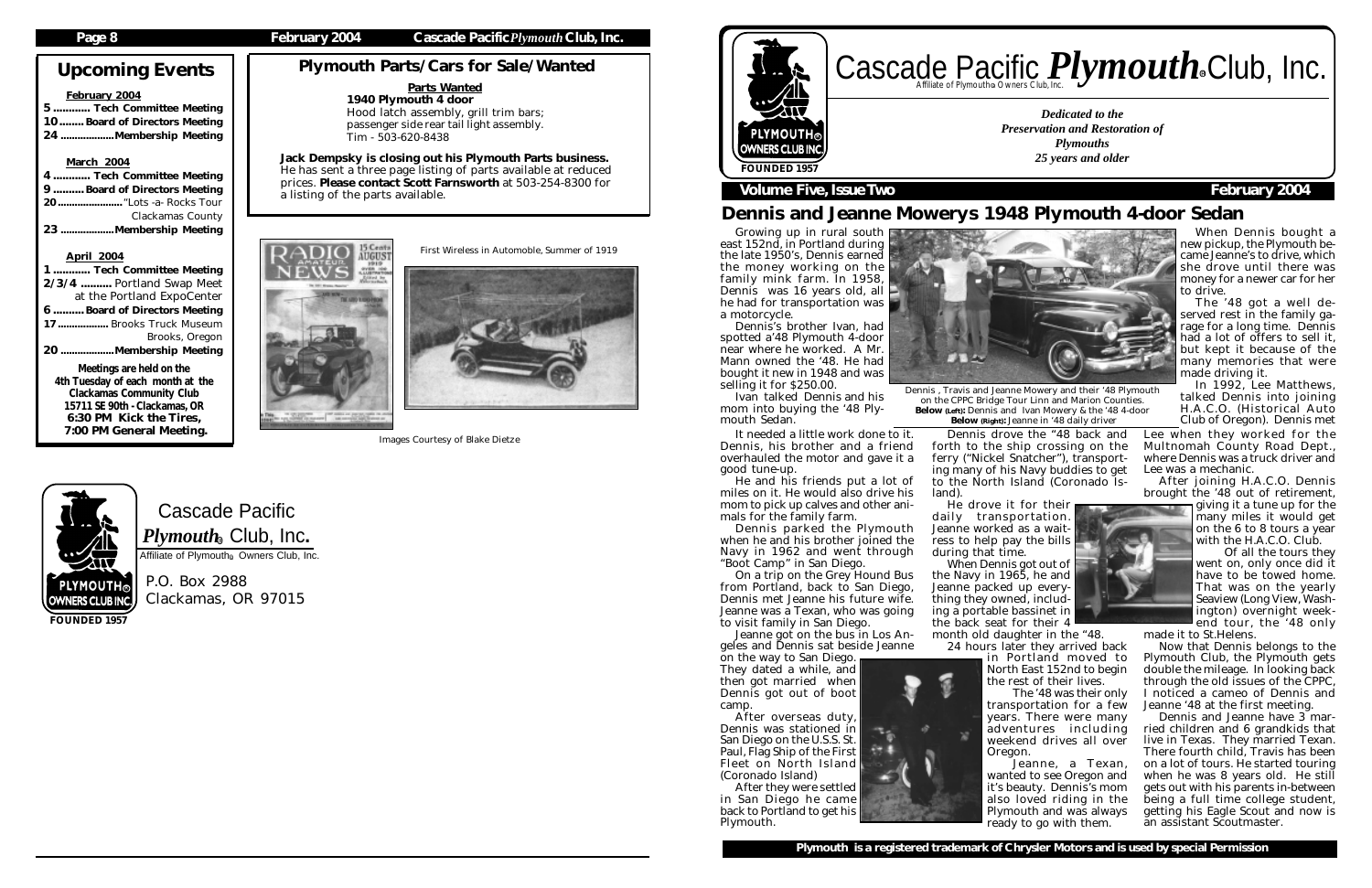| <b>President  Scott Farnsworth</b> |  |
|------------------------------------|--|
| PH:503-254-8300  Portland, OR      |  |
| <b>Vice President  Dennis Rice</b> |  |
| PH:503-393-7231  Salem, OR         |  |
| Secretary  Vicki Williams          |  |
| PH:503-266-4287  Canby, OR         |  |
| Treasurer  Dolores Call            |  |
| PH:503-698-2301  Portland, OR      |  |
| Member at Large  Jeff Jolly        |  |
| PH:503-656-7779 Oregon City, OR    |  |
|                                    |  |

#### Standing Committees

| <b>Activities  Jerry Klinger</b>      |                    |
|---------------------------------------|--------------------|
| PH:503-665-8330                       | Gresham, OR        |
| Co-Membership                         | Bill Call          |
| PH:503-698-2301                       | Clackamas, OR      |
| <b>Co-Membership John Sweeney</b>     |                    |
| PH:503-281-5159                       | Portland, OR       |
| Newsletter  Mike Bade                 |                    |
| PH:503-653-8102                       | Milwaukie, OR      |
| <b>Refreshments Dennis Mowery</b>     |                    |
| PH:503-760-3184                       | Portland, OR       |
| <b>Co-Tech Advisor Jimmie Fox</b>     |                    |
| PH:503-774-3441                       |                    |
|                                       | Portland, OR       |
| <b>Co-Tech Advisor. Dave Williams</b> |                    |
| PH:503-266-4287                       | Canby, OR          |
| <b>Publicity </b>                     | <b>Russ Ashley</b> |
| PH:503-666-5913                       | Troutdale, OR      |

#### email/mail articles to:

Mike Bade .......... mdscbade@msn.com P.O. Box 2988- Clackamas, OR 97015

#### Membership:

Cascade Pacific Plymouth Club, Inc. Membership dues are \$20.00 per calendar year and must hold a current membership to the National Plymouth Club. Membership runs Jan. 1 thru Dec 31.

#### Advertising Rates:

Advertising is free to current Cascade Pacific Plymouth Club Members. Advertising Rate for Non- members is: \$10.00 per newsletter. one column by one inch. Photos accompanying classified ads are \$10.00 per newsletter inch buy 1 column (Black and White Only Discount Rates: Available to long term advertisements. Advertisements should be kept to Plymouth related services.



The first long distance award for 2004 was presented to Gary and Arlene Petersen who for the second meeting in a row had come 158 miles from Sumner, Washington.

### **Page 2 February 2004 Cascade Pacific***Plymouth***Club, Inc. Cascade Pacific***Plymouth***Club, Inc. February 2004 Page 7**

President Scott Farnsworth presided over the January 27, 2004 member meeting. There were 65 in attendance, the new record for attendance so far.

- Possible Causes: 1. Blown fusible line in voltage regulator.
- 2. Alternator drive belt loose.
- 3. Worn brushes and/or slip ring.
- 4. Sticking brushes.
- 5. Open field circuit.
- 6. Open charging circuit.
- 7. Open circuit in stator windings.
- 8. Open rectifiers.

The Membership Committee has been calling members prior to the meetings and reminding them to come and it appears that is really having an impact. Bill Call introduced newest member, Tim McCarthy who is about to purchase a '40 4D. Russ Ashley introduced Richard Cerrati as a potential new member.

Scott reported that member Charles Hendricks from Corvallis had passed away and that Scott, John Sweeney, Bill Call and D.J. Freeman had all attended his funeral. Charles was in the process of restoring a 1949 P-15 4D sedan. Some of the Tech Committee and other Club members would be making a trip to Corvallis to access the

project for the Hendricks's family. The membership was reminded to make sure their 2004 dues had been paid. The February newsletter will be the last one received by any members not paying their dues. Perfect attendance awards were awarded to Dolores Call and Dennis Rice for attending every member meeting in 2003.

It was decided that the long distance award would go to anyone driving over 50 miles to a meeting so it may not be awarded at every meeting and it would not be awarded to the same person more than once in a calendar year.

Jerry Klinger gave an Activities Committee report and added some events that are not currently printed on the Club calendar. Jimmie Fox is hosting a tour to "Lots A Rocks Tree Farm" in Oregon City on March  $20<sup>th</sup>$ . Les Conner is hosting a tour to the Kid Museum at the Parts Distributing Warehouse in SE Portland on May 22nd. Jim Thorkildson is hosting a picnic at his home in Vancouver, Washington on June 19<sup>th</sup> and on September  $4<sup>th</sup>$  is the Columbia Gorge Interpretive Center's car show hosted by Sharon Tiffany. Please add these

# February Technical Tips

ALTERNATOR, & REGULATOR Alternator fails to charge:

# (No Output).

### Officers 2004 CPPC January Regular Meeting Highlights dates to your Club Calendar.

Also, change the tour to the Petersen's restored schoolhouse from July  $17<sup>th</sup>$  to August  $28<sup>th</sup>$  and the Sunbust Mopar show from July 18<sup>th</sup> to August  $29<sup>th</sup>$ .

#### Low, unsteady Charging Rate: Possible Causes.

- 1. Alternator drive belt loose.
- 2. High resistance at battery at
- battery terminal. 3. High resistance in the charging
- circuit.
- 4. High resistance in the body to engine ground lead.
- 5. Open stator winding.

# Low Output and a Low Battery:

Possible Causes. High resistance in the charging circuit.

Low regulator setting. Shorted rectifier, open rectifier. Grounded stator windings.

#### Excessive Charging Rate To A Fully Charged Battery.

Possible Causes. Regulator set too high. Regulator contacts stuck. Regulator voltage winding open. Regulator base improperly grounded.

Regulator Contacts Oxidized: Possible Causes. High regulator setting. Regulator air gap improperly set. Shorted rotor field coil windings.

Regulator Contacts Burned: Possible Causes. High regulator setting. Shorted rotor field coil windings.

### Regulator Voltage Coil Windings

# Burned:

Possible Causes. 1. High regulator setting. Regulator Contact Points Stuck Possible Causes. 1. Poor ground connection between the alternator and the regulator.

- 
- 

### Noisy Alternator:

Possible Causes. Alternator mounting loose. Worn or frayed drive belt. Worn Bearings. Interference between rotor fan and stator leads or rectifiers. Rotor, or rotor fan damage. Open or shorted rectifier. Open or shorted winding in the stator.

### Excessive Ammeter Fluctuation

High resistance in the field circuit to the alternator, or an improperly

Possible Causes. set voltage regulator.

*Jimmie Fox*

Contributed monthly by Jimmie Fox and the Technical Committee.

# Cascade Pacific Plymouth Club Technical Committee

| <b>Russ Ashley  503-666-5913</b>                                                                   | Email: jsten@pacifier.com                   | Troutdale, OR.      |  |  |
|----------------------------------------------------------------------------------------------------|---------------------------------------------|---------------------|--|--|
| Pat Brost 503-761-2972                                                                             | <i>Email: (None)</i>                        | Portland, OR.       |  |  |
| Larry Davidson  503-632-6834                                                                       | Email: lilponderosa@msn.com                 | Mulino, OR.         |  |  |
| <b>Bob Dimick  360-885-1113</b>                                                                    | Email: (None)                               | Brush Prairie, WA.  |  |  |
| <b>Scott Farnsworth . 503-254-8300</b>                                                             | Email: sfarnsworth@ltk.com                  | Portland, OR.       |  |  |
| <b>Jimmie Fox </b> 503-774-3441                                                                    | Email: w7chn@msn.com                        | Portland, OR.       |  |  |
| Troy House  208-324-2562                                                                           | Email: (None)                               | Jerome, ID.         |  |  |
| <b>Duanne Luckow 503-761-9411</b>                                                                  | Email daluckow@aol.com                      | Portland, OR.       |  |  |
| <b>David Pollock  250-743-4859</b>                                                                 | Email: dpollock@pacificcoast.net (Canada)   |                     |  |  |
| Philip Post  541-535-1860                                                                          | Email: harrigerj@charter.net                | Talent, OR.         |  |  |
| <b>Dennis Rice  503-393-7231</b>                                                                   | Email: barice45@aol.com                     | Keizer, OR          |  |  |
| <b>John Sweeney</b> 503-281-5159                                                                   | <i>Email: (None)</i>                        | Portland, OR        |  |  |
| Paul Taylor 805-929-8504                                                                           | Email: (None)                               | <i>(California)</i> |  |  |
| Dave Williams  503-266-4287                                                                        | Email: ilikemopar@msn.com                   | Canby, OR.          |  |  |
| <b>Charles Willis 503-777-5069</b>                                                                 | Email: upandstuff@netzero.net Portland, OR. |                     |  |  |
| If you have a question for the Techical Committee, please call one of the above. We will do all we |                                             |                     |  |  |
| can to help you with your car. NOTE: Keep this list in a handy place for the future.               |                                             |                     |  |  |

# Cascade Plymouth Club Tours "2004"

### March 20th

Tour and Picnic - Estacada, Molalla, Oregon City, ("Lots A Rocks") Lake Oswego and Milwaukie area sites. Host: Jimmie Fox

April 2/3/4 Portland Swap Meet - Expo Center

April 17th Truck Museum - Brooks, OR Hosts: Scott Farnsworth & John Sweeney

May 22nd Kidd Toy Museum - Portland, OR Host: Les Conner

June 19th Clark Country Wash. Potluck. Host: Jim Thorkildson

July 17th Picnic at the Williams - Canby, OR Host: Vicki & Dave Williams

August 28/29th Tour to Sumner & Graham, WA Host: Gary & Arlene Petersen

September 4th Car Show at the Interpretive Center - Skamania, WA Host: Sharon & Allen Tiffany

October 16/17th Northwest Car Collector Show & Swap Meet

November 23rd Annual Member Meeting & Pot Luck - at the Clackamas Community Club

Some dates have changed so mark your Calendars.

Lorraine Griffey distributed a sign up sheet for a quilting workshop in Hubbard, Oregon for February  $13<sup>th</sup>$ . The members of Zion Mennonite Church have put this on for many years and lunch will also be available.

The evening's speaker was Blake Dietze who gave a very entertaining talk about the repair of antique radios. He recently had repaired a radio for Chuck Willis.

Raffle prizes were won by Chuck Willis, Jim Thorkildson, Duanne Luckow, Ernie Wolf and Tim McCarthy. Stephanie Willis had prepared a very clever "emergency kit" that included things such as chewing gum and duct tape.

A presentation of a watercolor painting was made to Scott Farnsworth from his officers thanking him for his past service as President and willingness to serve another year.

The picture was of an old movie theater, The Plymouth Theater, and had his 1950 and 1939 Plymouths parked in front. The marquee on the theater showed the movie playing was "An Officer and a Gentleman" starring Scott Farnsworth.

The painting was done by Lynn Foster, an artist and fellow teacher of Mike Bade's at South Salem High School. Lynn has a website, Watercolorgarage.com that depicts his work. His prices are extremely reasonable for custom paintings. Take a look at his website and you may want a picture done of your own car or cars.

# Slips and Spills

Phil Post, a member from Talent, Oregon broke his back while sledding with the Boy Scouts in January.

Rich VonAllmen fell on the ice in January and reinjured his shoulder.

Ray Dunn slipped off a step at home and broke his ankle and will have surgery in February to repair it. We wish them all a speedy recovery.

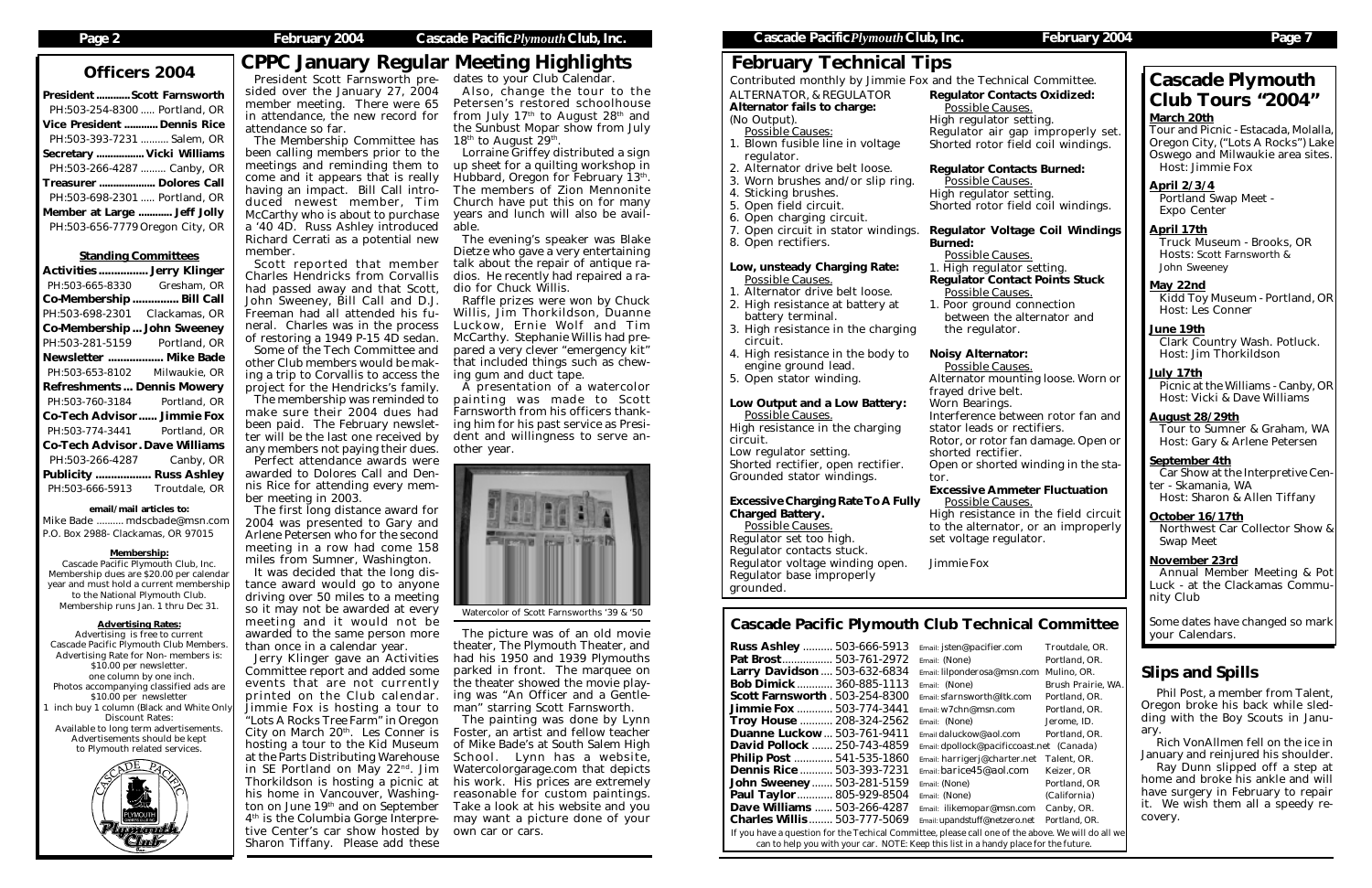# **The Steering Column,** a message from the President

Our January meeting was a resounding success. As I listened to our featured speaker talk about antique radio repair and restoration I did a head count around the room. The count totaled more than 60 members, potential members and guests.

We all demonstrated our true love for our Plymouths by being considerate enough to leave our cars at home in their warm dry garages. I think this might be the first club meeting I have attended where the parking lot was full and no Plymouths attended.

ater with the marquee reading between now and the first of April "Scott Farnsworth, an Officer and a is the annual Portland Swap Meet. input on club activities and opera-Gentleman". It is very well done and We have reserved two stalls at the tion of the club and I encourage you thanks to the 2003 officers Duanne play and information/membership rangements and presenting this gift. be devoted to selling car parts as our sfarnsworth@ltk.com One thing we should all focus on meet. One will be for our club dis-to do so. applications, etc. The second stall Scott Farnsworth will be adjacent to the first and will

As the weather improves in the full of Plymouths so we can all kick some tires and take some pictures.

I would like to express my personal thanks for the wonderful watercolor painting presented to me at the January meeting.

For those unable to attend the meeting, an artist friend of Mike Bade's performed the painting. It depicts my '39 Coupe and my '50 Special Deluxe in front of a movie the-I will treasure it for life. Special Luckow, Dolores Call, Vicki Williams and Jeff Jolly for making the ar-

next few months I hope the lot is Our first tour of the year will be on With the enthusiasm shown in the first meeting of 2004 I think we are well on the way to another fun-filled year of tours and activities. Two new tours have been added to the list. March 20. Jimmie Fox has arranged a tour through the beautiful Oregon countryside with a chicken potluck lunch and a stop at the "Bomber" showcase complex. John Sweeney and I will be arranging a tour to the ter is accepted this may also beantique truck museum in Brooks for April. Information for this tour will be published in the March newsletter.

major fundraising event for the year. The technical committee is collecting parts and storing them at Bill's hobby shop. Plymouth and Mopar parts are preferred, however, we won't turn away brand X donations to sell in our fundraiser.

We're trying to steer away (no pun intended) from larger parts such as doors, fenders & seats. Photos and written descriptions would be better for these types of items. So clean out your garages and help the club with donations for our swap meet sale. Contact Jimmie Fox or Dave Williams to coordinate pickup/delivery and storage of your donations.

On Saturday, February 7<sup>th</sup> Bill Call, Jimmie Fox, Scott Farnsworth, John Sweeney, Duanne Luckow, Russ Ashley and Dave Williams drove to

Along the lines of fundraisers, I will be attending the February meeting of Northwest Car Collectors to represent the CPPC application to join. If our application letcome a fundraising event for us this October. More news on this will follow in the March newsletter.

As I have stated in the past, each of you can feel free to contact me with suggestions for improvement,

503-254-8300



The Tech Committee met on February 5, 2004 at Jimmie Fox's garage. Those attending were Jimmie Fox, Dave Williams, Russ Ashley, Herb Watkins, Chuck Willis, Scott Farnsworth, John Sweeney and David Martin.

> The following are events planned for 2004 by the "Mayflower/Non-Technical Committee":

First order of business was the inspection, cleaning and rebuilding of Herb Watkins starter. Once completed, the starter was bench tested and everything appeared to be in running order.

> Wednesday, April  $7<sup>th</sup>$  – Tour of the Pearl District hosted by Jeanette Dimick. Members can meet at 9:15am to car pool at Linda Farnsworth's or meet at 10:00am on NW 8th between Davis and Everett (the back side of the old Customs

Next, Jimmie instructed everyone on how to adjust the steering gear on a car by showing how he did it on his 52 Cranbrook and following instructions in his repair manual.

After the instructions, the group got to put to work what they'd just learned by adjusting the steering on David Martin's 37 rumble seat coupe.

Wednesday, May 12<sup>th</sup> - Tour of the Crystal Springs Rhododendron Gardens and Frank Springer's backyard hosted by Jeanette Dimick – This tour will begin at 10:00 a.m. at Frank Springer's home on SE 8<sup>th</sup> off of Powell. Frank is a friend of Jeanette's and a retired police captain. There are murals painted on his backyard fence and lots of pottery and stained glass that Frank makes himself. Frank is 91 years young and has lots to show. There will be a stop for lunch about 11:30 and then on to tour the Rhododendron Gardens. They are on SE 28<sup>th</sup>, one block north of Woodstock. On May  $12<sup>th</sup>$  they should be in full bloom.

Then they tested the amp meter on David's car and three other amp meters he brought with him. Chuck Willis agreed to bring a special meter to the next member meeting that will test amp meters even more.

**Wednesday, August**  $4<sup>th</sup>$  **- A trip for** high tea at La Tea Da in Tillamook, Oregon. Car pooling will be arranged for this trip. High tea is \$14.95 but you can also order smaller samplings. Those who have already been to this rave about it. After tea we will tour the Tillamook Cheese Factory.

Wednesday, December 8<sup>th</sup> -Lunch at the Farmstead Restaurant at Arrowhead Golf Course in Mulino and then Christmas cookies and a tour of Vicki Williams' Christmas house.

The Tech Committee discussed their responsibility of coordinating the Swap Meet. Chuck Willis and Scott Farnsworth suggested that when the Membership Committee calls members to remind them of the member meeting, they should also remind them to donate parts for the swap meet.

Members can bring any old parts they have to the next member meeting. Someone will collect them to take to Bill Call's shop. Also, Tech members are willing to go pick up any parts that members want to donate. Just call a Tech member to arrange for pick-up.

> The first antennas were huge, like you used to see on the top of a house, (before cable) would take away the aesthetics of the most carefully crafted car. Some antennas were hidden in the running boards.

On the way home from the Tech meeting Scott and John spotted David Martin pulled over to the side of the road. They pulled over to offer assistance hoping that the night's steering adjustment hadn't gone bad. David's headlights had gone out on him as he was driving home.

Turns out he had inadvertently bumped his dimmer switch and his lights are only wired to the high beams. Thankfully no major roadside repair was necessary.

- #3 Wax/Paper bypass and Coupling Condensers.
- #4 Vacuum Tubes They stopped manufacturing them in 1972.

# February Technical Committee Meeting

Corvallis and met up with D.J. Freeman to look at Charles Hendricks' 49 P-15 restoration project.

The club offered to take a look at it on behalf of Charles' widow Joan and his son Michael.

Once the assessment is completed, options will be presented to Joan Hendricks.

The next Tech meeting will be on March  $4<sup>th</sup>$  at Jimmie Fox's. Remember, the Tech Committee is always looking for projects for their meetings.

Keep in mind that meetings don't always have to be on the first Thursday of the month and members are willing to meet on Saturdays or any day that will accommodate someone with a project.

Everyone is invited to attend. You can come to one or two meetings or all meetings, whatever fits your schedule. There is always a lot to learn at these meetings.

The group that has been referred to as the "Non-Technical Committee" (I guess because they aren't the "Technical Committee") or the "Mayflowers" (because the Mayflower ship is represented on almost all Plymouth models and this group was setting sail in a little different direction) is soliciting ideas for a name for their group.

If anyone has a clever suggestion that would represent this off-shoot group that plans activities to get some of the wives involved please contact Lorraine Griffey either in person, by phone or email.

Although the activities planned by this group lean towards non-car related activities it is not the intention to exclude old Plymouths from any of the events. In fact, the group has been pleasantly surprised by the number of guys who have participated in most of the activities. So, by all means, if appropriate, drive your old car.

### Mayflower/Non-Technical Committee, upcoming activities

Building) to begin the tour. The group will have lunch in the Pearl District at about 11:30.

The details of these tours will follow and other tours may be added. We hope to see lots of you attend so put these activities on your calendars. If you have any questions call Lorraine Griffey at 503-666-2222.

### *February Tech Committee Cont.*



Watercolor of Scott Farnsworths '39 & '50

After the January CPPC meeting I think every who attended had more respect for their radio.

Guest Blake Dietze, Vancouver, Washington, gave a very informative Chronology of Radio History. When you think of all the things

that are necessary to make a radio work is exhausting.

Early cars used 6 volts, but the early tubes filaments use 150-200 volts to operate. Some early radios required banks of batteries to provide the power.

# January Meeting Guest Speaker, Blake Dietze

Things like vibrators and dynamotors to convert the power to the required voltage for the tubes.

Then there was the problem of engine noise from the spark plugs. Damp resistance spark plug wires were introduced in 1935, whew.

Just when things were going well for the radio manufacturers then along came World War II.

Car manufacturers stopped making civilian cars, so hundreds of thousands of radios were sitting in warehouses. Someone got the idea of putting radios in consoles for

home use.

In the 1950's were the first FM Radios. 1956 the transistor was invented and the early 1960's we had solid state radios.

Blake has a 16 ft. workbench at home where he restores radios. The usual things that typically fail

- in the radio are: #1 The Pesky Vibrator: Designed to
- last at least 2 years.
- #2 Starter and Filter Capacitors: Need to be replaced or it will ruin Vibrator, power transformer, speaker field coil, rectifier tube or audio output transformer. *Cont. to Page 6*

### *Radios - Cont. from Page 3*

So what do you do, Repair, Restoration, Retrofit your radio?

Repair - addresses problem at hand. Restore - nearly original with modern day components, addresses many future problems.

Retrofit - modern electronics in original shell.

Blake estimates a restoration to cost \$175.00 -\$225.00 and a complete Retrofit cost \$45.00 to \$75.00.

Blake Dietze 17314 NE 30th Street - Vancouver, WA. 98682 or at wb6jhj@ix.netcom.com



Blake Dietze (Left) visits with CPPC members